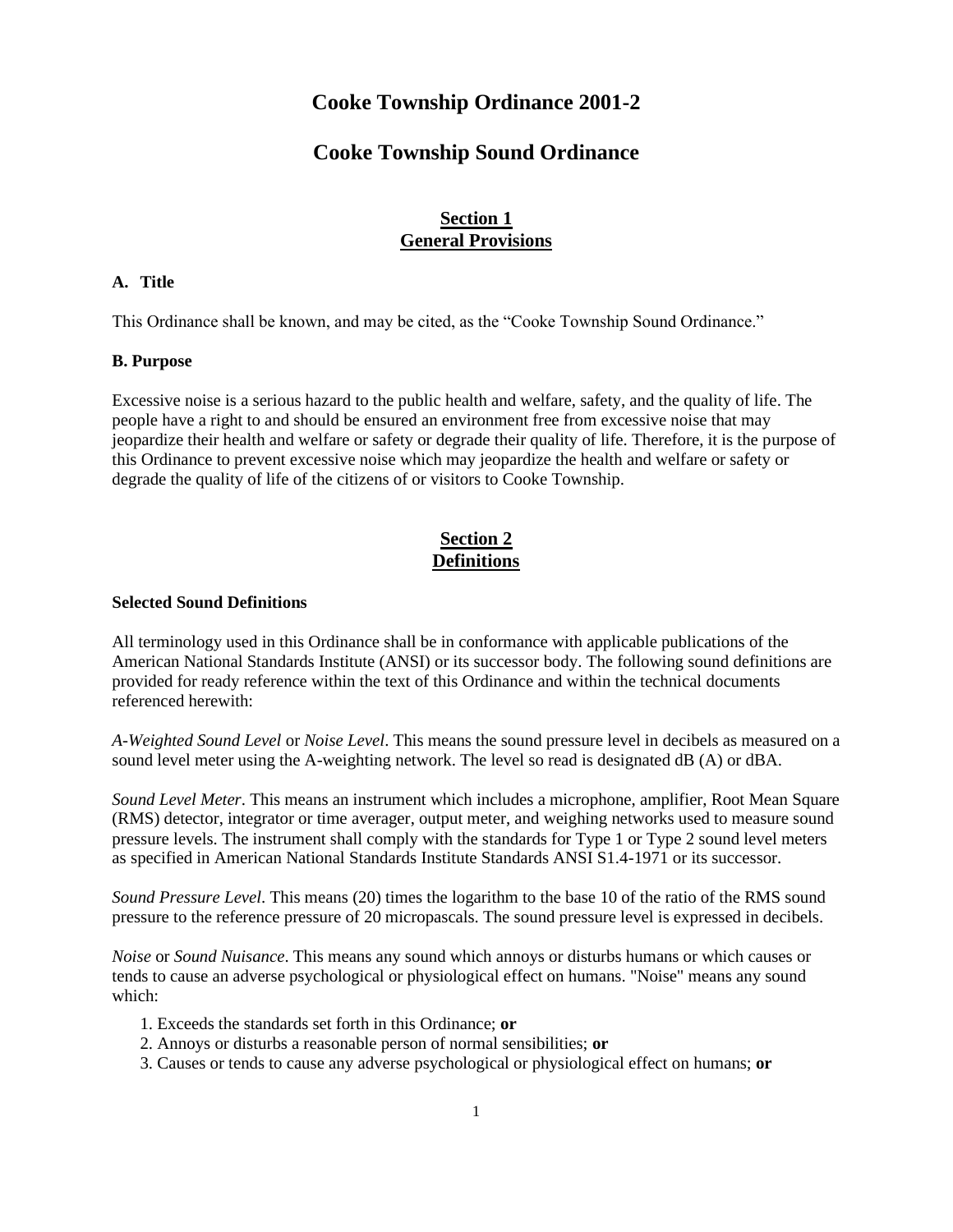4. Otherwise unreasonably disturbs, injures or endangers the comfort, repose, health, peace or safety of others within the limits of the Township.

# **Section 3 General Limitations**

No person shall make or assist in making any noise tending to unreasonably disturb the peace and quiet of persons in the vicinity thereof unless the making and continuing of the same cannot be prevented and is necessary for the protection or preservation of property or of the health, safety, life or limb of some person or animal.

## **Section 4 Specific Limitations and Prohibitions**

The following specific limitations and prohibitions shall apply:

### **A. Engine powered equipment**

Engine powered equipment intended for use in residential areas at frequent intervals shall not exceed 75 dBA when measured as specified in Section 6 of this Ordinance. Typical pieces of such equipment are lawn mowers, small garden tools, riding tractors and snow removal equipment. This specifically excludes commercial equipment not intended for frequent use in residential areas.

### **B. Construction, farming, and industrial machinery**

Construction, farming, and industrial machinery powered by internal combustion engines, such as crawler tractors, dozers, loaders, power shovels and cranes, motor graders, paving machines, off-highway trucks, ditchers, trenchers, compactors, scrapers and wagons, shall not exceed 88 dBA when measured as specified in Section 6 of this Ordinance. The provisions of this Ordinance shall not apply to construction machinery when engaged in bona fide, temporary construction work accompanied by a building permit, between the hours of 6:00 a.m. and 9:00 p.m. of any day. Such hour limitations shall not apply to emergencies where immediate action is required.

## **C. Animals**

It shall be unlawful for any person to own, keep or have in his possession, or harbor, any dog, other animal or bird(s) which, by frequent or habitually howling, yelping, barking or otherwise, cause loud noises, and produce seriously annoying disturbance to any person or to the neighborhood. For the purpose of this Ordinance, an animal making an annoying disturbance shall include an animal that barks, bays, cries, howls or makes any other noise continuously for a period of fifteen minutes at any time of day or night regardless of whether the animal is physically situated in or upon public or private property.

## **D. Burglar or Other Security Alarms**

No owner of a building or of a motor vehicle shall have in operation an audible burglar or other security alarm thereon unless such alarm shall be capable of and shall automatically terminate its operation within fifteen minutes of its being activated in the case of a building, and ten minutes of its being activated in the case of a motor vehicle.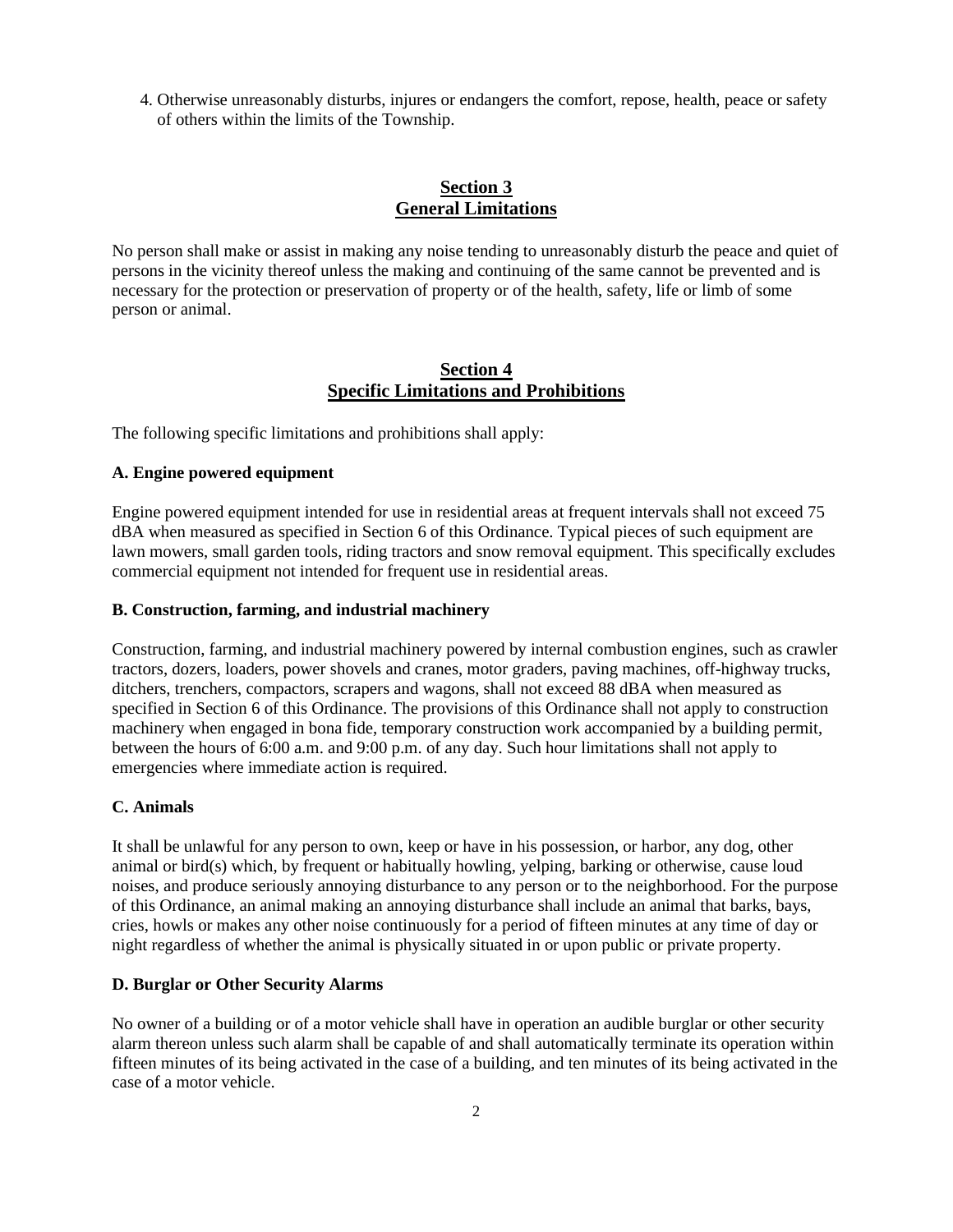### **E. Commercial advertising**

No person shall operate or cause to be operated any fixed or mobile sound amplification device for commercial advertising purposes.

## **F. Parties and other social events**

It shall be unlawful for any person in charge of a party or other social event to allow that party or event to produce noise in a loud or offensive manner such that the noise interferes with the peace or health of members of the public or is audible through walls between units within the same building, from another property or from the street. A person shall be deemed to be in charge of a party or social event when that event occurs on private property and the person is present at the event and resides on the premises involved or is a person who lives in or on the premises involved and who has authorized the use of the premises for such event. Similarly, parties and other social events held on public land shall not produce noise in a loud or offensive manner such that the noise interferes with the peace or health of members of the public.

## **G. Operation of radios, phonographs or other sound-making devices; bands, orchestras and musicians**

It shall be unlawful for any person owning, occupying or having charge of any building or premises or any part thereof, in the Township, at any time to cause or suffer or allow any loud, unnecessary, excessive or unusual noises in the operation of any radio, phonograph or other mechanical sound-making device or instrument, or reproducing device or instrument, or in the playing of any band, orchestra, musician or group of musicians, or in the use of any device to amplify the music of any band, orchestra, musician or group of musicians, where the noise or music exceeds 75 dBA at the property line. In addition, if the noise or music is plainly audible at a distance of 100 feet from the building, structure, vehicle or premises in which or from which it is produced, the fact that the noise or music is plainly audible at a distance of 100 feet from the vehicle or premises from which it originates constitutes *prima facie* evidence of a violation of this Ordinance.

# **Section 5 Exemptions**

#### **The following noise sources and conditions are exempted from the provisions of this Ordinance:**

**A.** Fire, civil defense or other emergency signaling devices.

**B.** Authorized emergency vehicles and equipment, including police vehicles, fire vehicles and ambulances, and snowplowing vehicles, or any other motor vehicle or equipment when used for an authorized public activity by emergency personnel or by municipal, county, state, or federal authorities.

**C.** Noise created in the performance of emergency work to preserve the public health, safety or welfare, or in the performance of emergency work necessary to restore a public service or eliminate a public hazard, or emergency alarms.

**D.** Domestic power tools, including chainsaws, when used for occasional and non-commercial purposes.

**E.** Parades and one-day festivals, including one-day concerts and music festivals.

**F.** Churches ringing bells, carillons or similar musical instruments or broadcasting or reproducing music by sound reproducing devices on Sundays or religious holidays.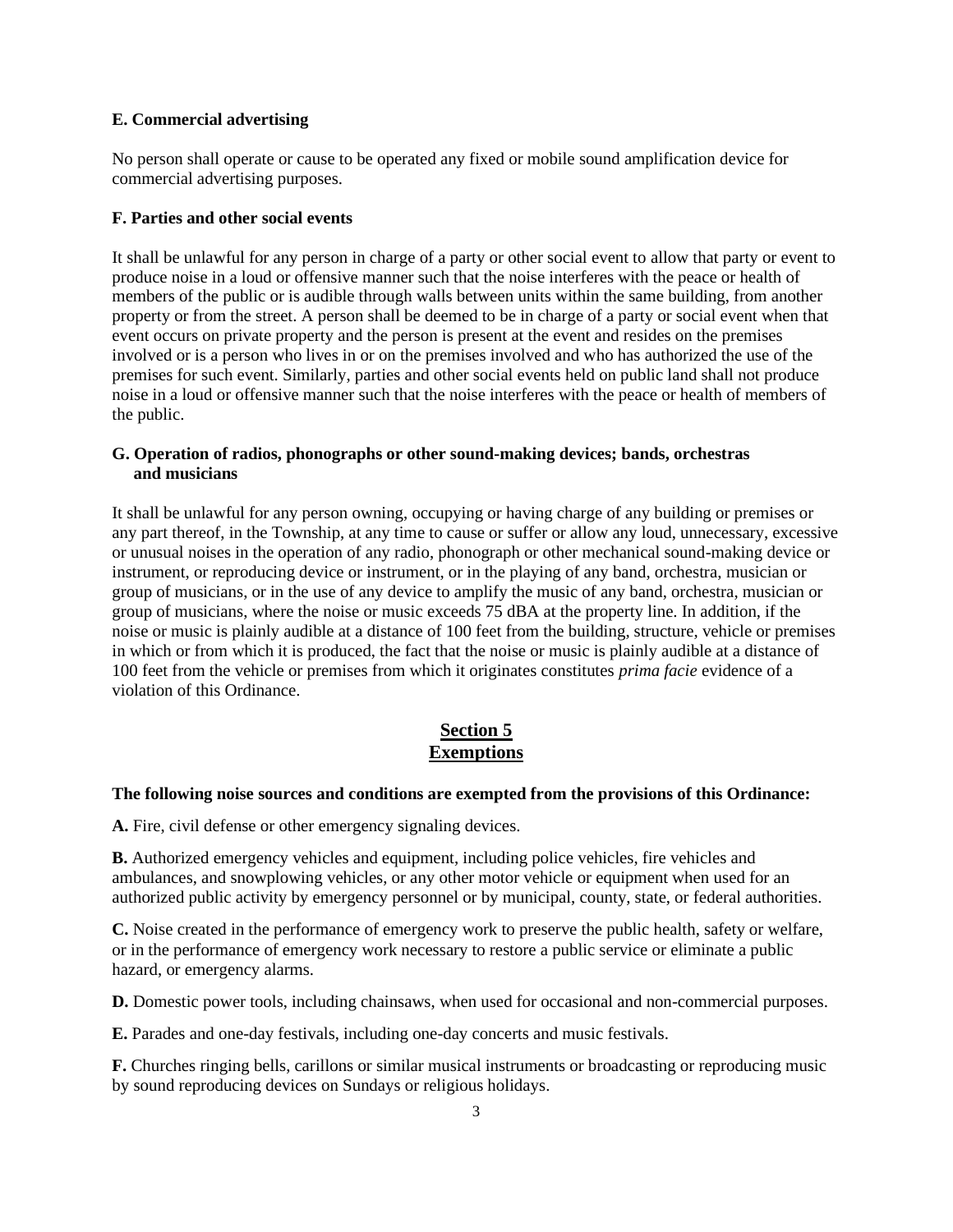**G.** The reasonable and ordinary noises attendant on athletic contests.

**H.** This Ordinance shall not be applicable to occasional shooting of firearms whether used for hunting, target practice or any other safe and lawful purpose. However, frequent and repeated shooting of firearms over a period of more than two hours per day shall be prohibited unless a variance has been granted by the Board of Supervisors.

**I.** The requirements of this ordinance shall not apply where superceded by County, State, or Federal law.

## **Section 6 Method of Determining Sound Level**

**A.** When deemed necessary for enforcement purposes, noise levels under this Ordinance shall be measured by a member of the Board of Supervisors, a Codes Enforcement Officer, or other official designated by the Board of Supervisors

**B.** Measurements shall be made with a Type 1 sound level meter manufactured according to standards prescribed by the American National Standards Institute in specification S1.4 (Revised 1971), using an "A" weighted network of the sound level meter. The noise emitted from any source shall be measured at any point within any distance beyond one hundred (100) feet of the premises or property where the noise is produced or beyond one hundred (100) feet from the noise source when such exists on public property, unless otherwise specified in this Ordinance.

## **Section 7 Enforcement**

**A.** If the Township determines that a violation of this Ordinance exists, the person(s) responsible for the violation shall be so notified and required to take remedial action within 30 days.

**B.** If appropriate corrective action has not been effected within the specified time period, the Township may take appropriate legal action.

**C.** The official(s) designated by the Supervisors of Cooke Township shall be and hereby are charged with the authority and responsibility of enforcing the provisions of this Ordinance.

## **Section 8 Temporary Exemptions or Variances; Noise Impact Statements**

### **A. Granting of temporary exemptions or variances**

The Board of Supervisors may grant individual temporary exemptions or variances from the limitations prescribed in this Ordinance whenever it is found, upon presentation of adequate proof, that compliance with any part of this Ordinance will result in an arbitrary and unreasonable taking of property, or will impose an undue burden upon any lawful business, occupation or activity, and the granting of the exemption or variance will not result in a condition injurious to health or safety.

#### **B. Application for temporary exemption or variance**